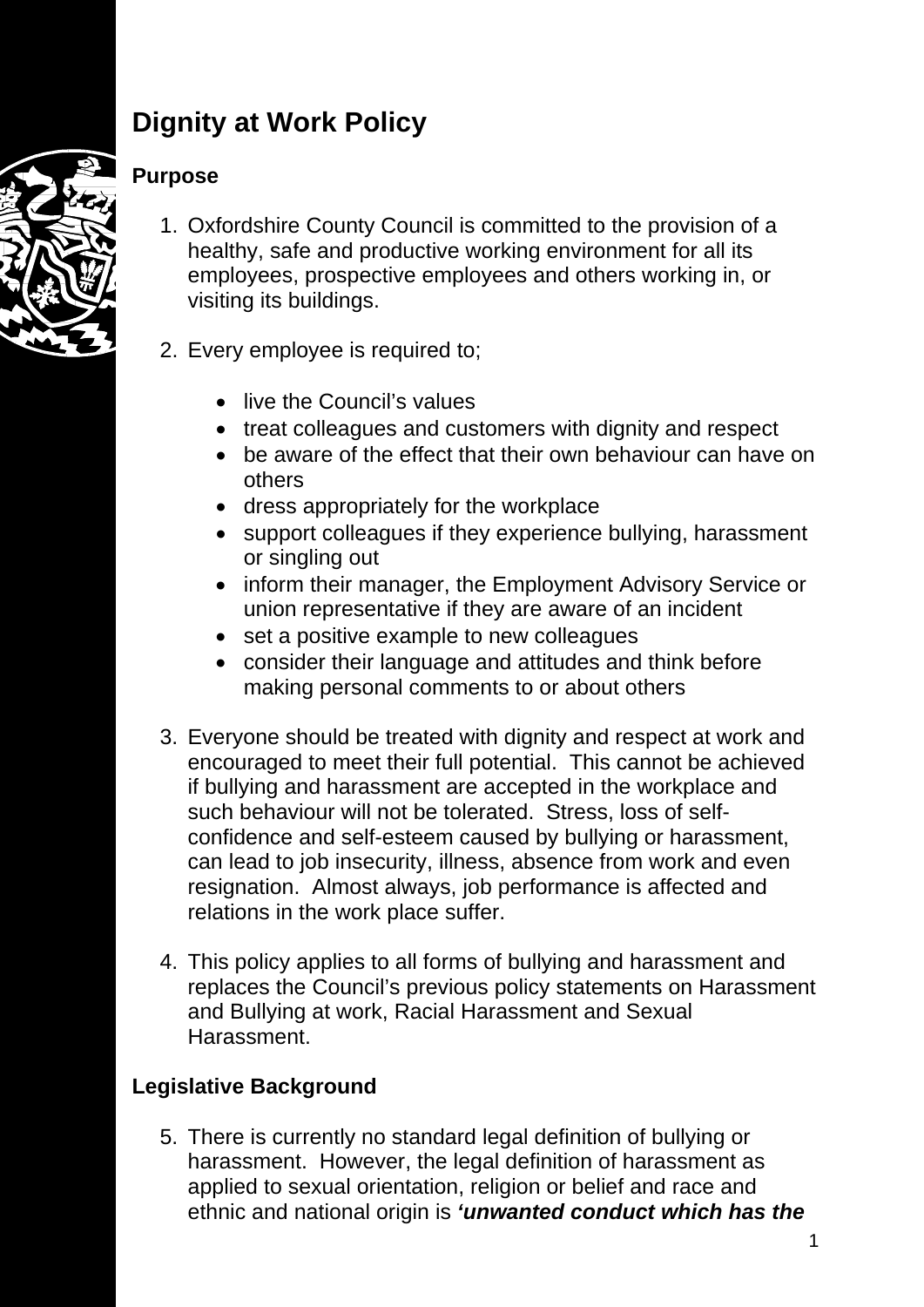*purpose or effect of violating dignity or creating an intimidating, hostile, degrading, humiliating or offensive environment'.* This definition has been adopted by the Council as part of the Comprehensive Equality Policy. *'*Bullying and harassment' are terms which are used interchangeably by most people and cover a range of behaviours which undermine the right of others to be treated with dignity at work. There are specific forms of bullying which may constitute offences under discrimination legislation. These relate to bullying, harassment or singling out because of;

- race, colour, nationality, ethnicity or national origins
- sex
- age
- disability
- sexual orientation
- religion or belief
- the intention to undergo, be undergoing or have undergone gender reassignment.
- 6. Certain types of harassment such as stalking are covered in criminal law by the Protection from Harassment Act 1997 and the Criminal Justice and Public Order Act 1994.

#### **Relationship to the Council's Code of Conduct and the National Code of Local Government Conduct**

7. The County Council's Code of Conduct sets out the general standards of behaviour expected of employees. Both this Code of Conduct, the Council's Constitution and the National Code of Local Government Conduct for elected Members state that mutual respect between employees and councillors is essential to good local government.

## **Disciplinary Procedure**

8. Bullying or harassment is a disciplinary offence. The Council's Disciplinary Procedure cites harassment and other offences against human dignity, assault and threatening behaviour at work as examples of behaviour which may constitute misconduct or gross misconduct.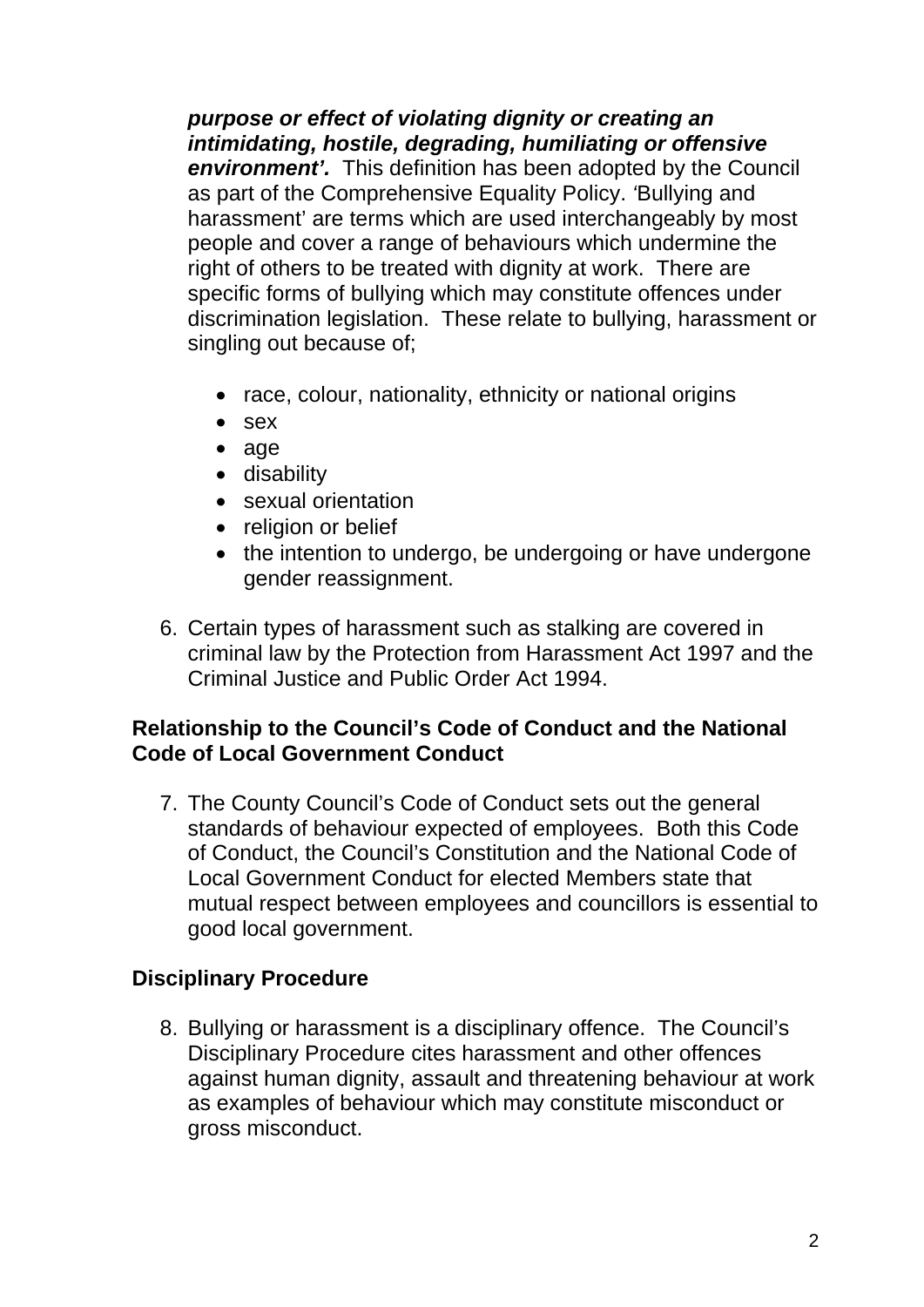9. Everyone should be able to work without the fear of mischievous or malicious complaints or allegations and anyone found to be making these will be subject to the disciplinary procedure.

## **Bullying or harassment of one employee by another**

- 10. Bullying or harassment of one or more employee by another, or others, can take a number of forms.It is not always face to face but can involve written material, e.g. e-mails and social networking websites. The following are examples of behaviour which the Council considers unacceptable:
	- physical aggression or intimidation
	- practical jokes which embarrass or humiliate
	- verbal abuse, including personal insults, inappropriate stereotyping, offensive comments, taunts, threats, malicious gossip or innuendo
	- abuse of an individual's right to personal privacy, for example intrusion into another employee's personal property or into their private life (this may also be a breach of the Data Protection Act 1998)
	- deliberate exclusion of an employee from normal social or professional contact at the workplace
	- unwelcome sexual advances assault, touching, standing too close, the display of offensive materials

# **Bullying or harassment of employees by their manager**

- 11. In order to carry out their role it is necessary for managers to;
	- issue instructions to employees
	- set work-related targets and objectives with the employee and monitor their achievement
	- set standards of workplace performance and behaviour for their employees and monitor compliance with these
	- manage performance including addressing poor performance (using the 6 steps to managing poor performance guidance) or unacceptable behaviour on the part of employees, using the disciplinary procedure where appropriate.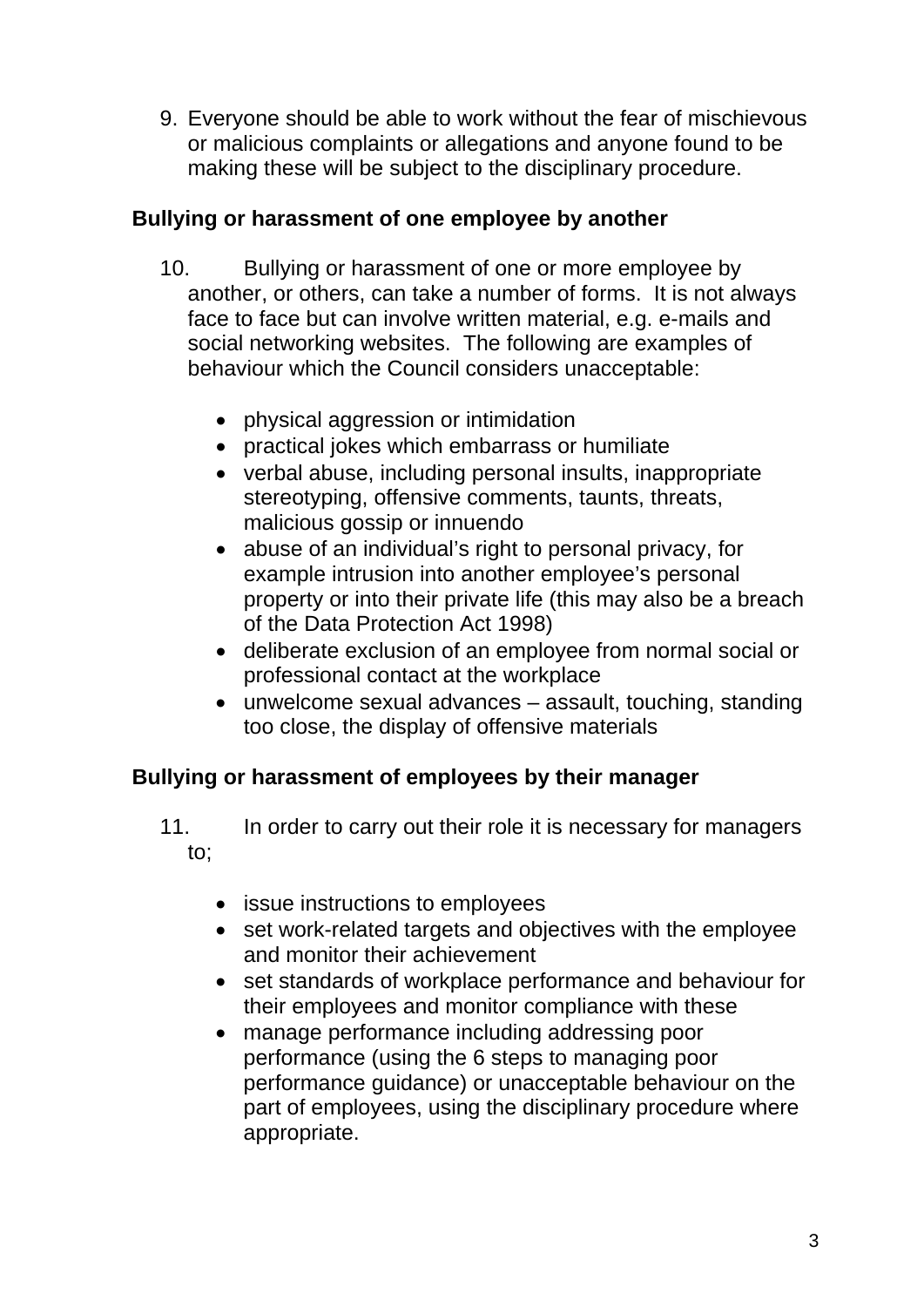- 12. These managerial functions should be carried out in a professional manner which does not undermine the dignity of employees.
- 13. Managers are expected to work within a framework of any Corporate or Directorate defined Management Behaviours, in addition, they must comply with their responsibilities under the Council's policies/schemes. e.g. the Appraisal Scheme sets out a manager's responsibility for the regular review and development of their employees.
- 14. The following are examples of unacceptable behaviour by managers, over and above those already mentioned in paragraph 5, which may constitute bullying or harassment;
	- humiliation, for example reprimanding an employee in front of others
	- singling out an employee, for example for unjustified criticism
	- intimidation, for example aggressive behaviour or threats directed at an employee
	- the persistent placing of excessive demands on employees, setting of unrealistic work targets or objectives, or the changing of targets or objectives without good reason
	- instructions or requests to employees to perform inappropriate tasks which are outside the remit of the job, for example personal errands.

## **Responsibilities of employees**

- 15. It is the responsibility of all employees to maintain appropriate standards of behaviour in the workplace and to ensure that they do not contribute to the creation of a working environment in which bullying or harassment is condoned or encouraged.
- 16. Employees should challenge bullying or harassment on the part of others where appropriate and should report any incident of bullying or harassment to their line manager or to an appropriate senior manager *or* the Employment Advisory Service.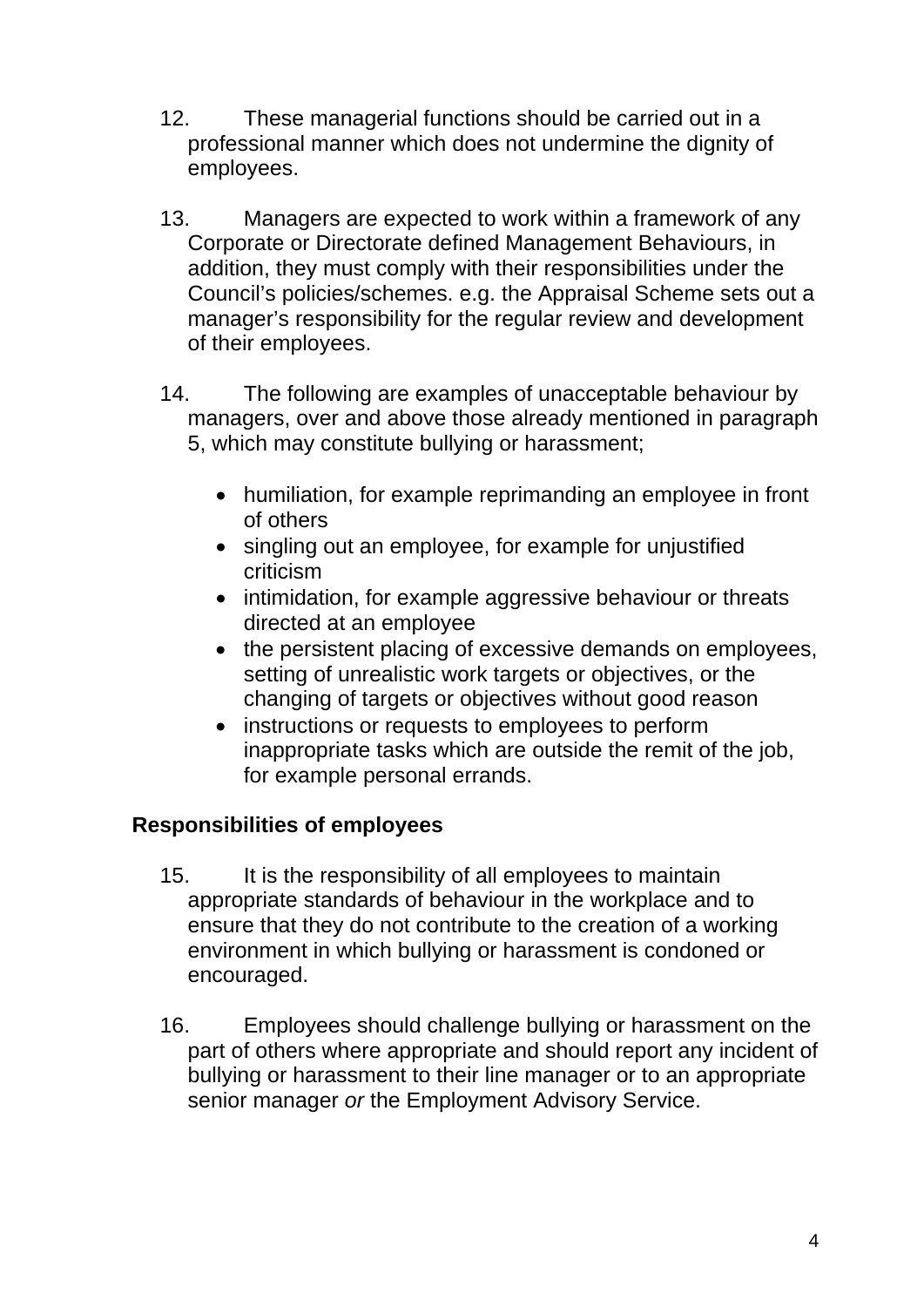## **Responsibilities of managers**

- 17. It is the responsibility of all managers to prevent harassment and bullying wherever possible and to take appropriate action against such behaviour when necessary. In particular, managers must;
	- be alert to the possibility of bullying or harassment occurring
	- correct any behaviour which could be seen as contrary to this policy and remind employees of the policy when appropriate
	- ensure that this policy is communicated to newly appointed employees during their induction and is reinforced at regular intervals in routine section meetings, briefings etc
	- provide a supportive framework for any employee with a complaint of bullying or harassment
	- take prompt action to deal with bullying or harassment as soon as it is identified, including disciplinary action where appropriate
	- keep records of any incidents of harassment or bullying reported or observed. Any racist incident should be reported using the documentation from the intranet (under Corporate/Equality and Social Inclusion/Racist incidents).
	- treat all cases of harassment or bullying with appropriate confidentiality but consult the Employment Advisory Service for advice where appropriate. Given the severity of the effects of bullying and harassment and the need to eradicate it, in some cases it may be appropriate to continue with an investigation or disciplinary process even when an allegation is withdrawn by an employee.

# **Contact points for employees**

- 18. The Council aims to provide a wide range of initial contact points for employees who wish to discuss an issue relating to bullying or harassment. Employees should contact one of the following people in the first instance;
	- their line manager
	- a more senior manager in their directorate
	- their trade union representative
	- the Employment Advisory Service
	- the HR Business Partner for the directorate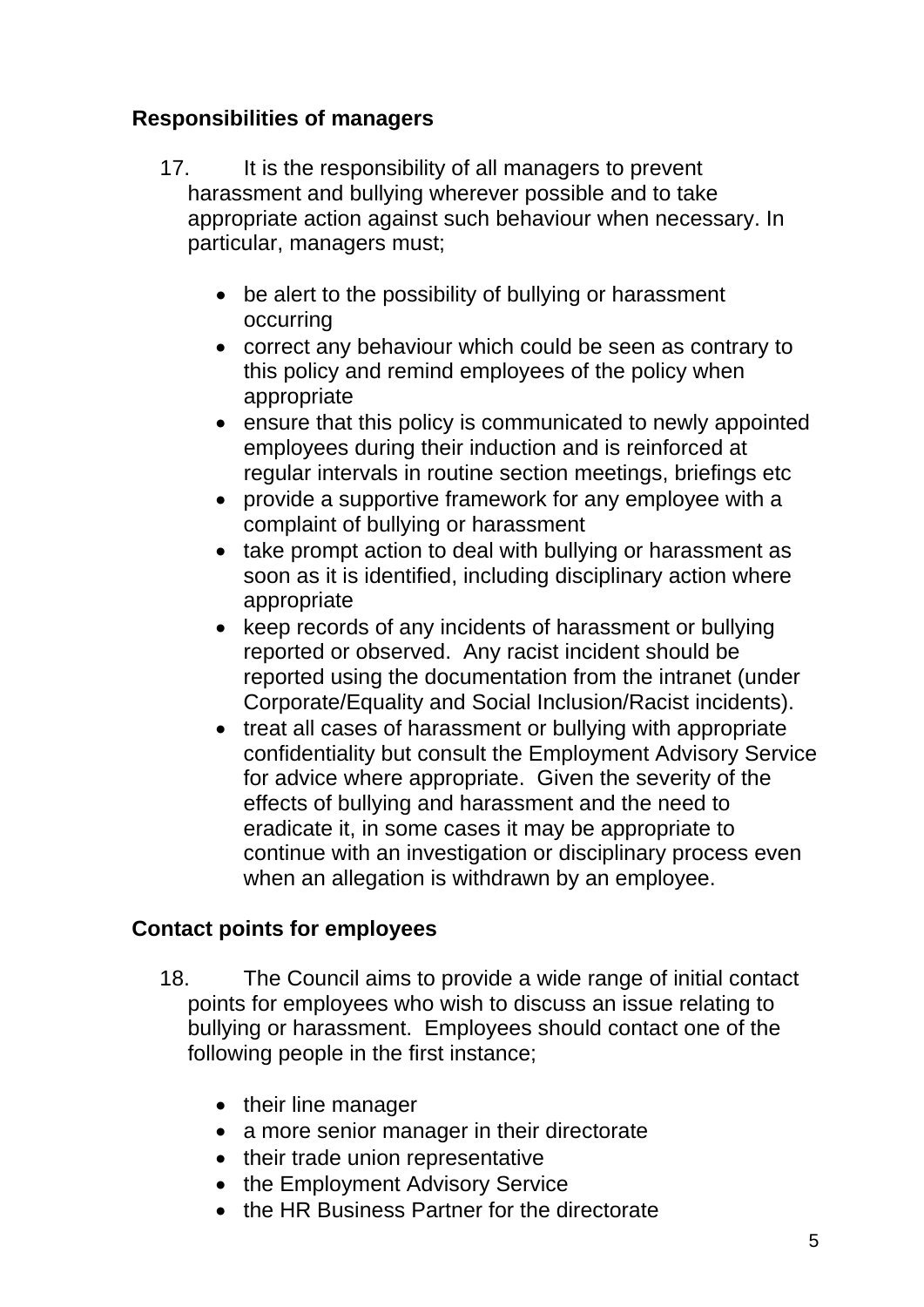- the Strategic HR Manager or another HR Officer in the Strategic HR team (Corporate Core)
- the Occupational Health Service (or their directorate staff care service where available)

#### **Procedure for dealing with cases of bullying or harassment – informal**

- 19. Employees who wish to raise a bullying or harassment issue informally should approach their line manager or the Employment Advisory Service.
- 20. It can be helpful to keep a diary of all incidents records of dates, times, any witnesses etc.
- 21. In minor or isolated cases of bullying or harassment, it may be possible and desirable for the issue to be settled informally and confidentially between the parties themselves; for example by one employee asking another to refrain from a particular type of intimidating behaviour and by the manager monitoring that there is no reoccurrence. If an employee finds it difficult to tell the person directly, this can be done by another person, e.g. colleague, trade union official or HR Officer.

#### **Procedure for dealing with cases of harassment or bullying – formal**

- 22. If this approach fails or if a more serious form of harassment of bullying is involved, the employee should bring the situation formally to the attention of their line manager.
- 23. An employee who feels that they are being bullied or harassed by their line manager should bring the situation to the attention of a more senior manager or the Employment Advisory Service.
- 24. The employee may, if they prefer, ask a colleague, trade union representative or HR Officer to raise the matter with an appropriate manager on their behalf.
- 25. The manager to whom the incident is reported should arrange for an immediate and thorough investigation, and then take appropriate action. Managers should seek advice from the Employment Advisory Service on whether formal disciplinary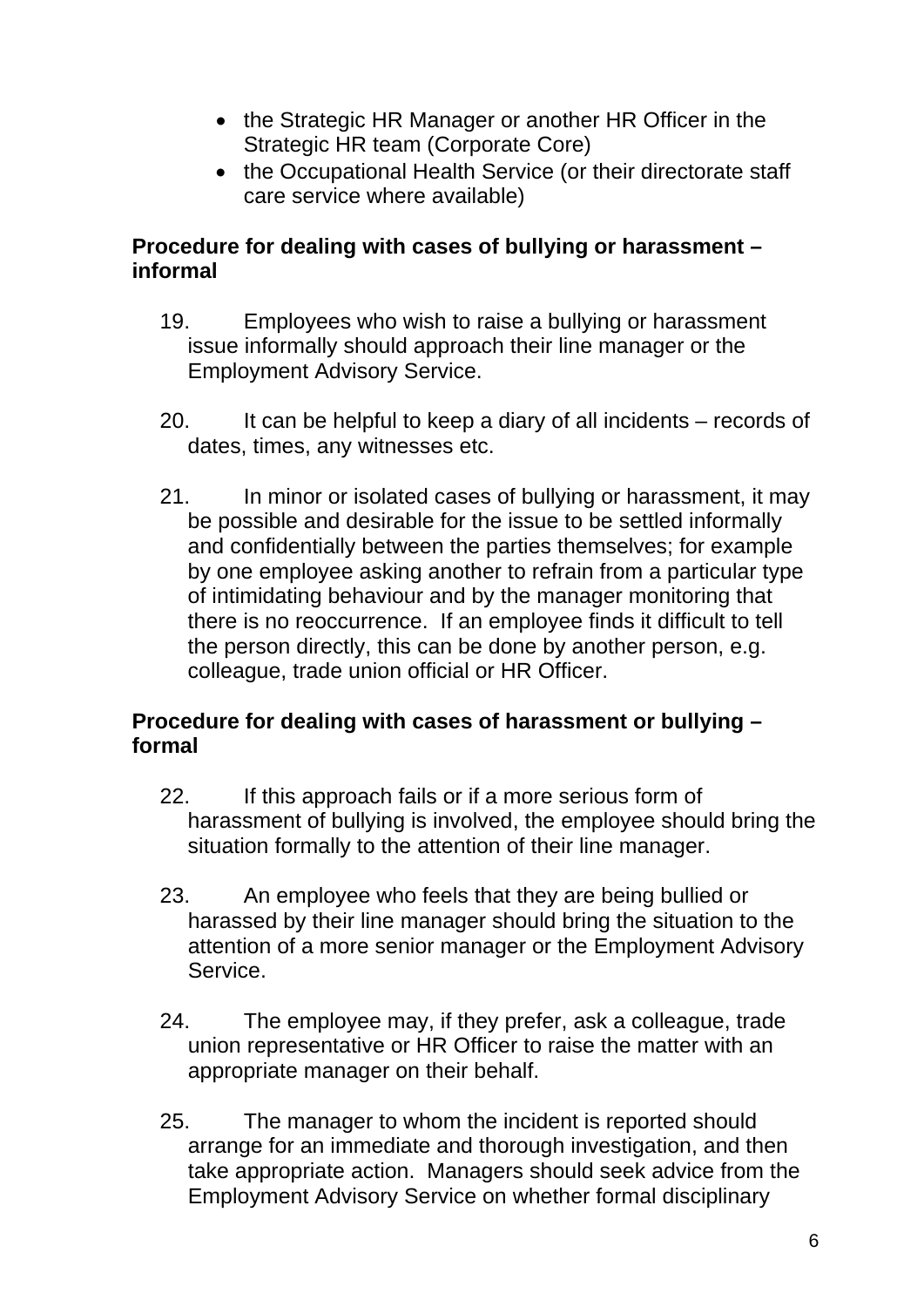action is appropriate and whether the alleged bullying or harassment is based on discrimination relating to particular personal characteristics. Managers should be aware of the guidance on investigating allegations, available from the Employment Advisory Service.

26. The manager should take steps to ensure confidentiality and fairness to both parties. It is particularly important that noone should be victimised as a result of making a complaint or being the subject of a complaint of bullying or harassment.

#### **Bullying or harassment by trade union officials or representatives**

27. The trade unions recognised within the Council take bullying and harassment seriously and have their own procedures for dealing with it. An employee who is being bullied or harassed by a trade union representative or official should bring this to the attention of an appropriate officer in the local branch or notify the Employment Advisory Service.

#### **Bullying or harassment by elected Members**

28. Elected Members are expected to treat Council employees with respect and dignity. An employee with a complaint of bullying or harassment against an elected Member should discuss this with their line manager or the Employment Advisory Service. After discussion with the employee, the relevant Director may need to be involved in dealing with the complaint. The Director may then address the individual Member and/or Party Group Leader and under the Council's Constitution is responsible for informing the Chief Executive and Monitoring Officer if the Party Group Leader becomes involved. In this event, the employee would be fully supported and kept informed of the progress and outcome of their complaint.

#### **Bullying or harassment by members of the public**

29. The procedure for dealing with cases where an employee is bullied or harassed by a member of the public (including users and clients of Council services) is included in the Council's Policy Statement on Violence to Employees at Work. This covers any incident in which an employee is verbally abused, threatened or attacked by a member of the public in the course of their employment.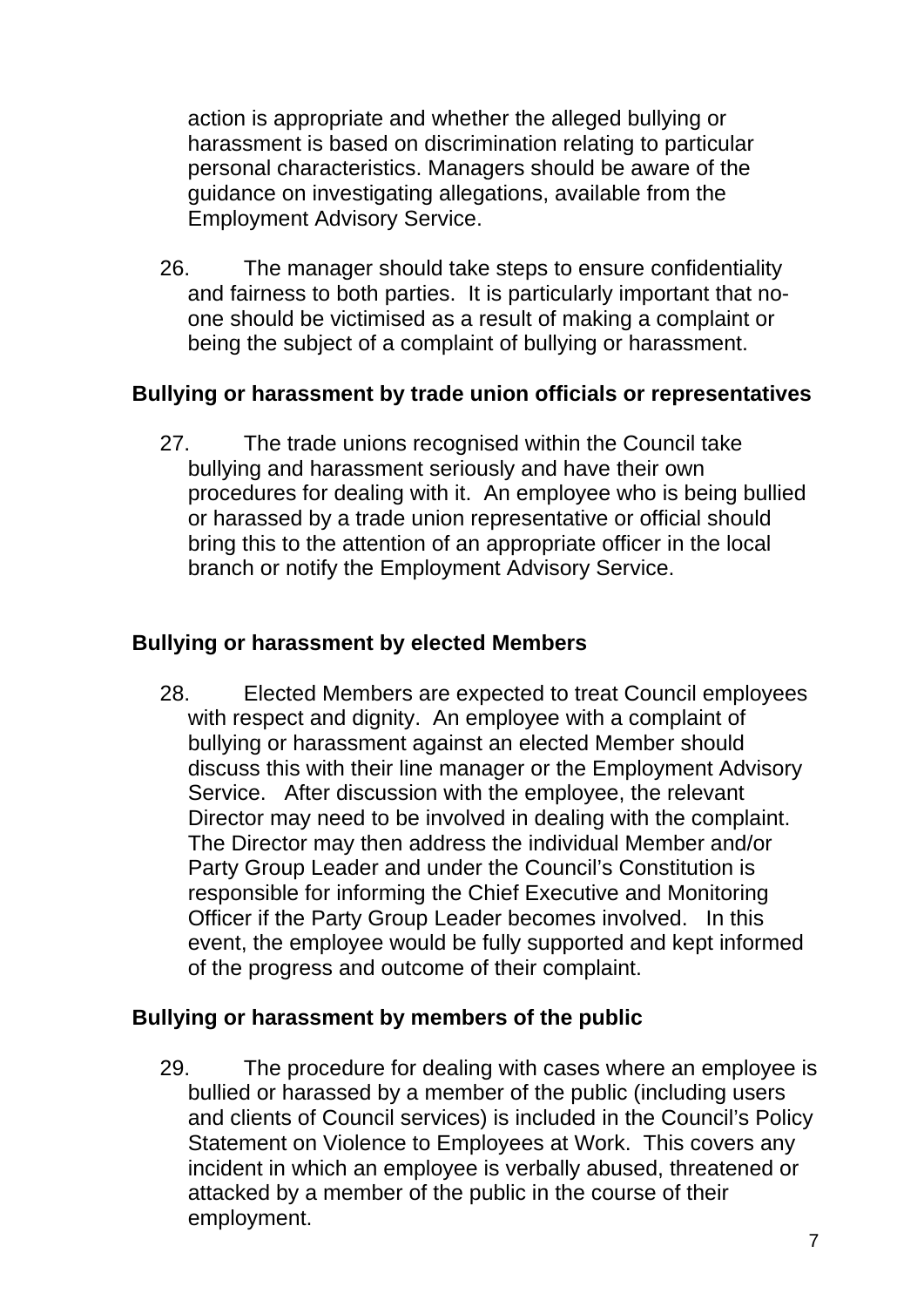#### **Counselling and support**

30. Counselling and support for both the person raising a concern about bullying and harassment and the alleged perpetrator is available through the Occupational Health Service or Staff Care Service. Unions may also be able to offer support.

#### **If a complaint is not resolved**

- 31. If an employee is not satisfied that a complaint has been dealt with speedily and effectively then s/he should use the Council's Procedure for Raising Concerns at Work.
- 32. In introducing this policy an impact assessment has been undertaken to take account of the Race Relations (Amendment) Act 2000 and discrimination legislation more generally. Confidential monitoring is undertaken both of the disciplinary process and of complaints of bullying and harassment in order to gather data to help establish whether the policy is operated in a fair and consistent manner. In addition, monitoring will be undertaken via staff surveys in order to gauge whether bullying and harassment is prevalent and whether employees feel it is dealt with fairly and appropriately. In undertaking monitoring the Council will not identify individuals

#### **Related Policies**

- Officer's Code of Conduct
- Disciplinary Procedure
- Raising Concerns at Work Procedure
- Stress at Work Policy
- Violence to Employees at Work
- Comprehensive Equality Policy
- Religion and Belief in the Workplace Guidelines
- Sexual Orientation in the Workplace Guidelines
- National Code of Local Government Conduct